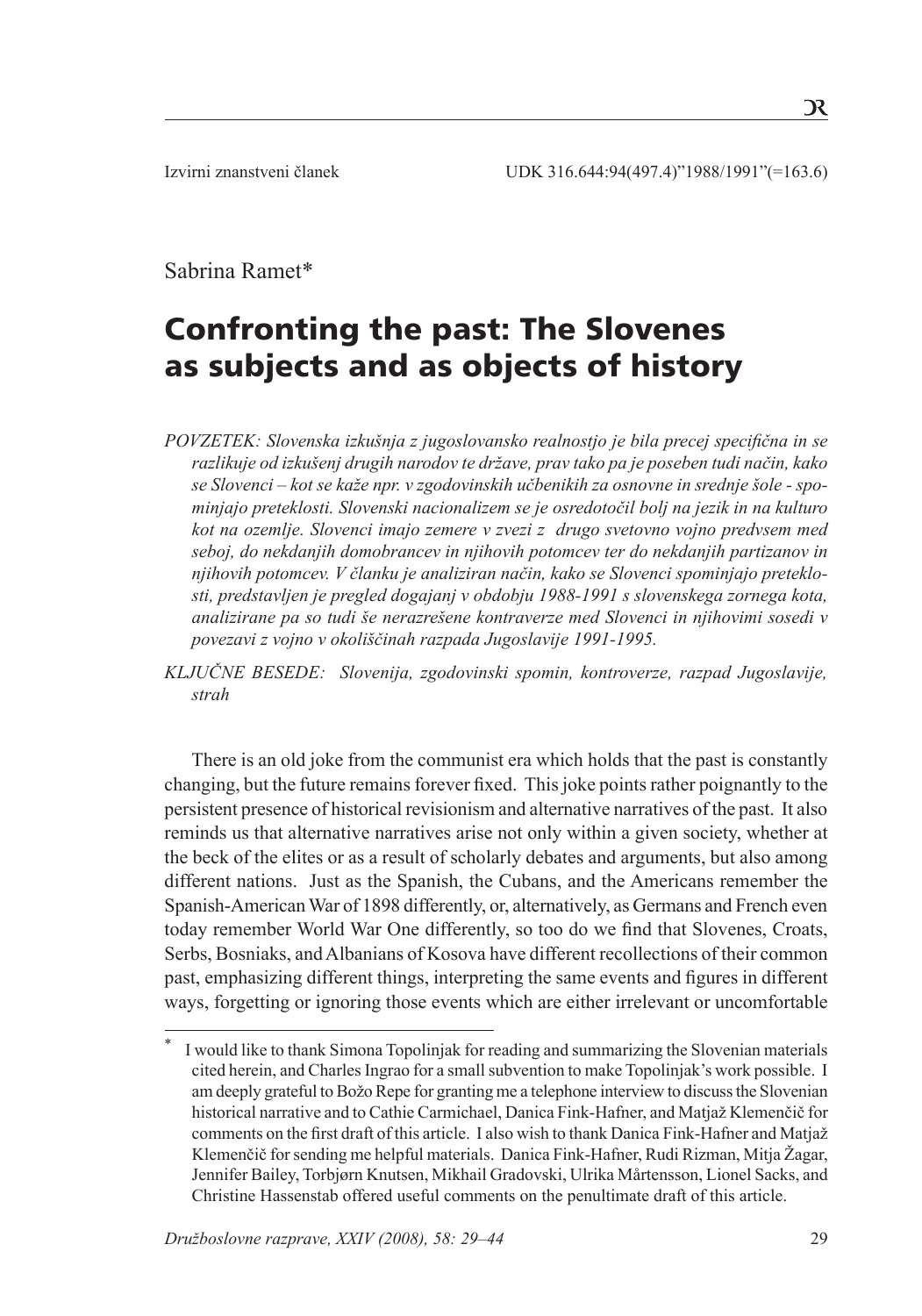for their particular self-identity, and – especially in history textbooks for elementary and secondary schools – endeavoring to remember the past in such a way as to remember one's own nation in a favorable light.

For a historian, however, it is not enough to ascertain the fact that there are rival accounts of the past. Events happened in a certain way, and it is the duty of the historian to strive to write an account which is true to the events – which may entail noting ambiguities in the past, admitting that the motivations of actors often cannot be known for sure, and conceding that, in some conflicts, both sides may feel that they are fighting a defensive war. The slippery issue of actors' motivations is one which historians too often treat rather lightly, denying the self-representations of the actors themselves and claiming to know what the "real" motivations of actors were, in spite of a complete lack of evidence or documentation. And yet, even admitting that ambiguities, uncertainties, and ambivalence are part of history, I am inclined to believe that the motto hoisted on the television program *X-files* which ran from 1993 to 2002 – "The truth is out there" – may nonetheless serve as a summons to integrity for all historians.

 In the article which follows, I shall endeavor, in the first part, to outline some of the principal elements in the way in which Slovenes understand their "Yugoslav" past, 1918– 1989, and, in the second part, to undertake a review of developments during 1988–1991, from the Slovenian perspective. In the third part of this article, I propose to examine some persistent controversies involving the Slovenes and their neighbors, which have arisen in connection with the Yugoslav dissolution and the War of Yugoslav Succession.

## **1 The Slovenian Narrative**

 It is resentment which keeps historical memory alive. Nothing illustrates this maxim so well as the Slovenian case, where the 'Slovenian historical narrative', already by the 1980s, was marked by some telling lacunae. Although Slovenian nationalism has tended to be more focused on language and culture, Slovenes from time to time expressed support for a Slovenian national program to unite all Slovene ethnic territory into one state where Slovene would be the official language. Moreover, while some Slovenes have reconciled themselves to the decision taken by their ethnic kin in Carinthia, in a referendum conducted at the end of World War One, to remain in Austria, other Slovenes continue to view the vote as having come out "wrong". Yet, for all that, in the early 1980s, immediately after Tito's death, and again in the early 1990s, Slovenian university students could sometimes be heard singing the strident patriotic song, 'Od Vardara do Triglava'. In history textbooks for elementary and secondary schools in Slovenia, the interwar kingdom (1918–41) has been presented as undemocratic and characterized by Serb hegemony "over Slovenes and Croats who were economically and culturally more developed" (Dolenc, Gabrič, and Rode 1997: 57. See also Nešović and Prunk 1993: 59). Slovenian history textbooks also point out that Prime Minister Milan Stojadinović (who served in that office from 1935 to 1939) admired the Nazi and fascist systems (Dolenc and Gabrič 2002: 91). Although Slovenes could celebrate the opening of the University of Ljubljana in 1920/21 (it had been officially proclaimed in 1919) and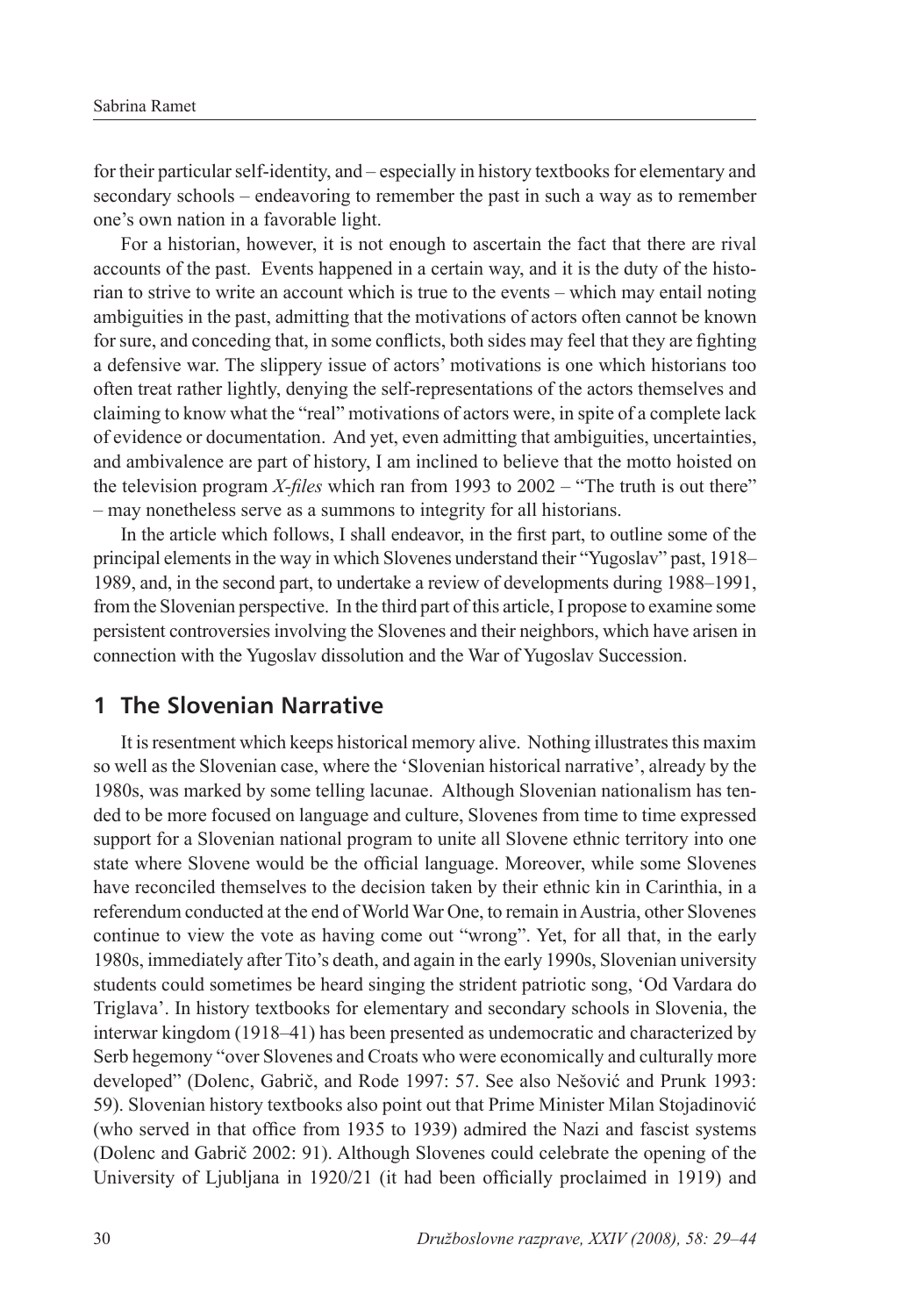other achievements, the perception took hold that joining the kingdom had subjected Slovenes to assimilatory pressures and relegated them to 'minority' status (Rizman 2006: 34). Moreover, as Rizman notes, citing Peter Vodopivec, "…many Serbian and Slovene negative stereotypes had emerged as early as 1920 and persist to this day…[F]or example,…Slovene papers stigmatized Serbian Balkanization, hegemonism, militarism, and their [Serbs'] inclination toward authoritarianism" (Rizman 2006: 35**).** Yet, for all that, Slovenes held some ministerial posts in the interwar kingdom, a few ambassadorial posts, and some lesser posts in the administrative hierarchy, and Slovenian economic, cultural, and scientific life developed rapidly in these years (Prunk 1997: 24). As was the case with other non-Serbs, Slovenes were underrepresented in such positions.

 Memories connected to World War Two are more complex because, as in the case of the Serbs and the Croats, there are alternative narratives where this period is concerned (see Prunk 1996: 127–135; Harriman 1977; and Griesser-Pecar 2003). Those more to the left identify with the Partisan tradition and reject the collaboration of Gen. Leon Rupnik and the Home Guards (*Domobranci),* among others; for example, Jože Pirjevec draws attention to the program of denationalization of Slovenia implemented by the Axis occupation authorities, as well as the forcible deportation of around 60,000 Slovenian priests, teachers, and other intellectuals to Serbia, Croatia, and lower Silesia, and the use of torture to crush resistance (Pirjevec 2008: 28–31). Those more to the right deprecate the Partisans and embrace the wartime collaborators. Perhaps curiously, one elementary school textbook published in Ljubljana in 1993 argued that "During both wars [i.e., both World War One and World War Two], although without political independence or constitutional autonomy, Slovenia felt more autonomous in economic matters and especially in educational and cultural life" (Nešović and Prunk 1993: 70). Where interethnic dynamics in socialist Yugoslavia are concerned, what should be stressed is that Slovenia's experience in World War Two did not involve resentments against any other Yugoslav people; on the contrary, resentment was directed largely either toward Nazi Germany or Italy or toward each other, i.e., with the Partisans and their offspring (whether literal offspring or ideological offspring) engaging in polemics with the collaborators and their offspring. Indeed, for Slovenes, the most traumatic events associated with the war were the massacres at Kočevje and Teharje.

 Slovenian schoolbooks estimate that some 65,000 Slovenes lost their lives as a result of World War Two (Dolenc and Gabrič 2002: 162). This does not count the 7,000–12,000 *Domobranci* killed by the Partisans immediately after the war's end (Dolenc, Gabrič, and Rode 1997: 109). As for judgments about Chetnik leader Draža Mihailović and Archbishop of Zagreb Alojzije Stepinac, the Slovenian historical narrative coincides here with the Croatian narrative, which is to say that Slovenian textbooks find Mihailović guilty of collaboration with occupation forces (Nešović and Prunk 1993: 120; also Repe  $1995a$ ,<sup>1</sup> while noting that Zagreb's archbishop Stepinac kept his distance from

<sup>1.</sup> Chetnik collaboration with the Axis, although denied by prominent figures in Serbia's post-Milošević regime, has been extensively documented, including in works published in Belgrade. See, for example, Branko Latas 1999.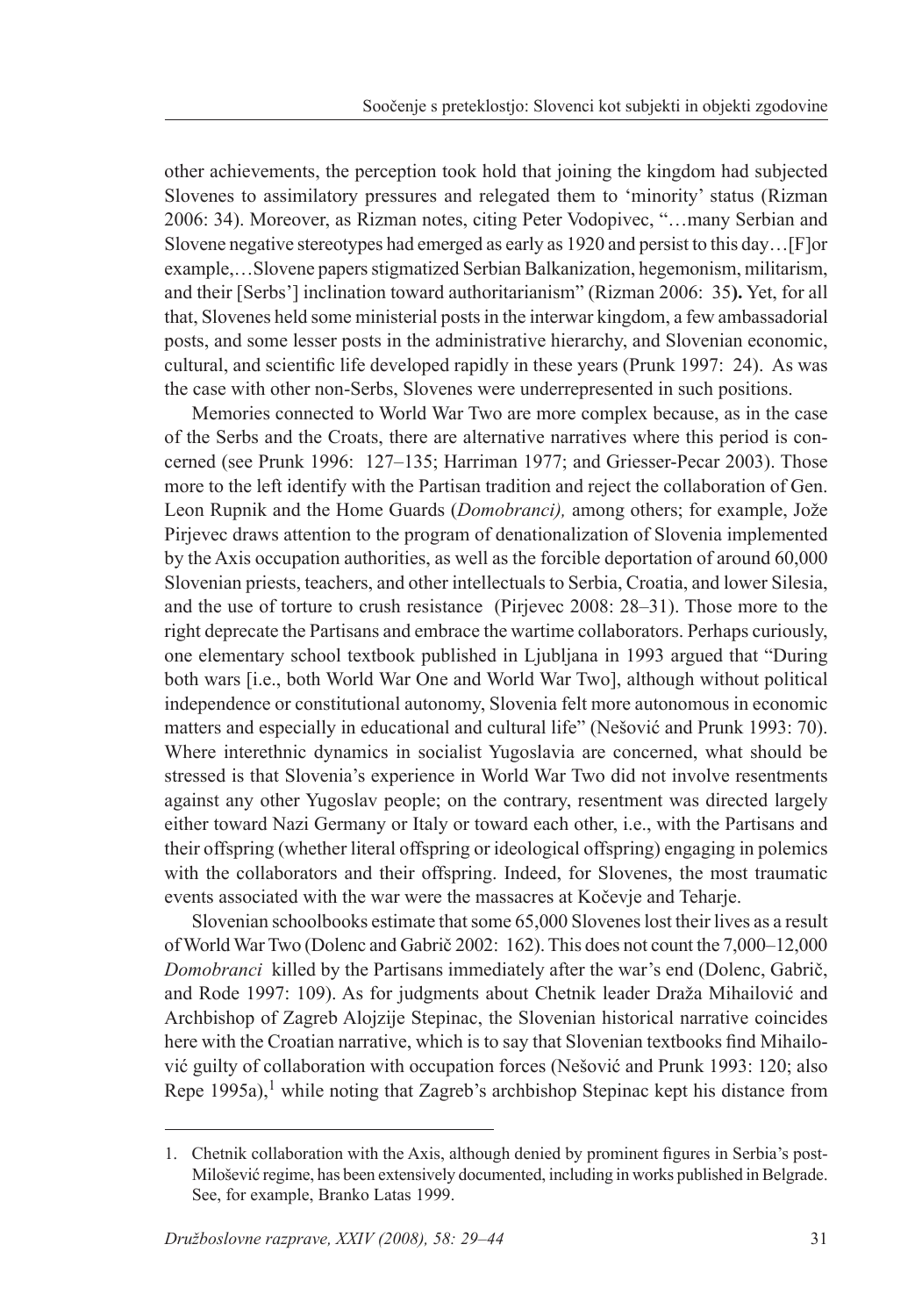the Ustaša regime and "protested in the name of persecuted Jews and Serbs from time to time" (Repe 1995a: 157).

 Unlike the Albanians of Kosovo, the Slovenes returned to Yugoslavia at war's end voluntarily – but not blindly. Edvard Kardelj and Boris Kidrič, Slovenia's two most influential politicians at the time, were concerned about the dangers which they associated with centralism, with Kidrič telling the Third Session of the Central Committee of the CP Slovenia (29 March 1945) that centralist politics was potentially "…dangerous, because strong tendencies towards hegemonism still exist within the Serbian middleclass bourgeoisie" (Repe 1995b: 143). Kardelj and Ranković soon began a sparring match which ended only with Ranković's removal from office in 1966; Slovenes may or may not remember the attempted assassination of Kardelj in 1959 (not mentioned in any of the seven schoolbooks which have been in use in Slovenia which were consulted in connection with this article<sup>2</sup>) – an attempt which Kardelj's wife, Pepca, blamed on Ranković personally (Krivokapić 1988: 55). But whatever Slovenes may still remember of that era, the frictions between Kardelj and Ranković contributed to sowing the notion that Serbian politics could be dangerous for Slovenes.

 Perhaps the noisiest 'affair' – to use the favored Yugoslav term – was the Slovenian 'road affair' of 1969, when the Slovenian assembly, in a rather unusual move, publicly protested the allocation of World Bank funds for road construction. Nearly two decades later, the issuance of the famous 'Memorandum' by the Serbian Academy of Sciences and Art (SANU) sent ripples through Slovenia, where local intellectuals decided to respond with their own national program. The result was the famous issue 57 of the journal *Nova revija,* in which contributors expressed their fears of "cultural extinction and [Serbian] political domination" (Rogel 1998: 20) Released in February 1987, the issue was devoted to the 'Slovenian national program', "which included, among other things, a protest against the second-class status of the Slovenian language in Yugoslavia. The issue was quickly subjected to attack in other republics in Yugoslavia, where some people expressed concern that the Slovenes were sliding in the direction of secessionism" (Ramet 2006: 313–314; see also Kasapović 1988: 771–786). In fact, there *was*  a growing sentiment among Slovenes that they did not belong in Yugoslavia, that this was not their country, that the cultural icons, music, and patterns of thought which they found elsewhere in the country were not their own (see Bertsch and Zaninovich 1974: 219–244).

 In summer 1988, four young Slovenes (among them, Janez Janša, who would be elected prime minister in 2004) were put on trial in Ljubljana on charges of having purloined a secret document from the Ljubljana Military District with the intent to publish it (Janša 1994: 13). Slovenes were enraged by the trial and began to protest on the streets. Slovenes believed (as they do today) that the JNA was discussing a possible coup in Slovenia, in which liberals were to be arrested and were outraged that the four

<sup>2.</sup> In addition to those schoolbooks cited in the text, these include also: Ana Kern, Dušan Nećak, and Božo Repe, *Naše stoljete* (Ljubljana: Modrijan, 1998); and Stane Berzelak, *Zgodovina 2 za tehniške in druge strokovne šole* (Ljubljana: Modrijan, 1998).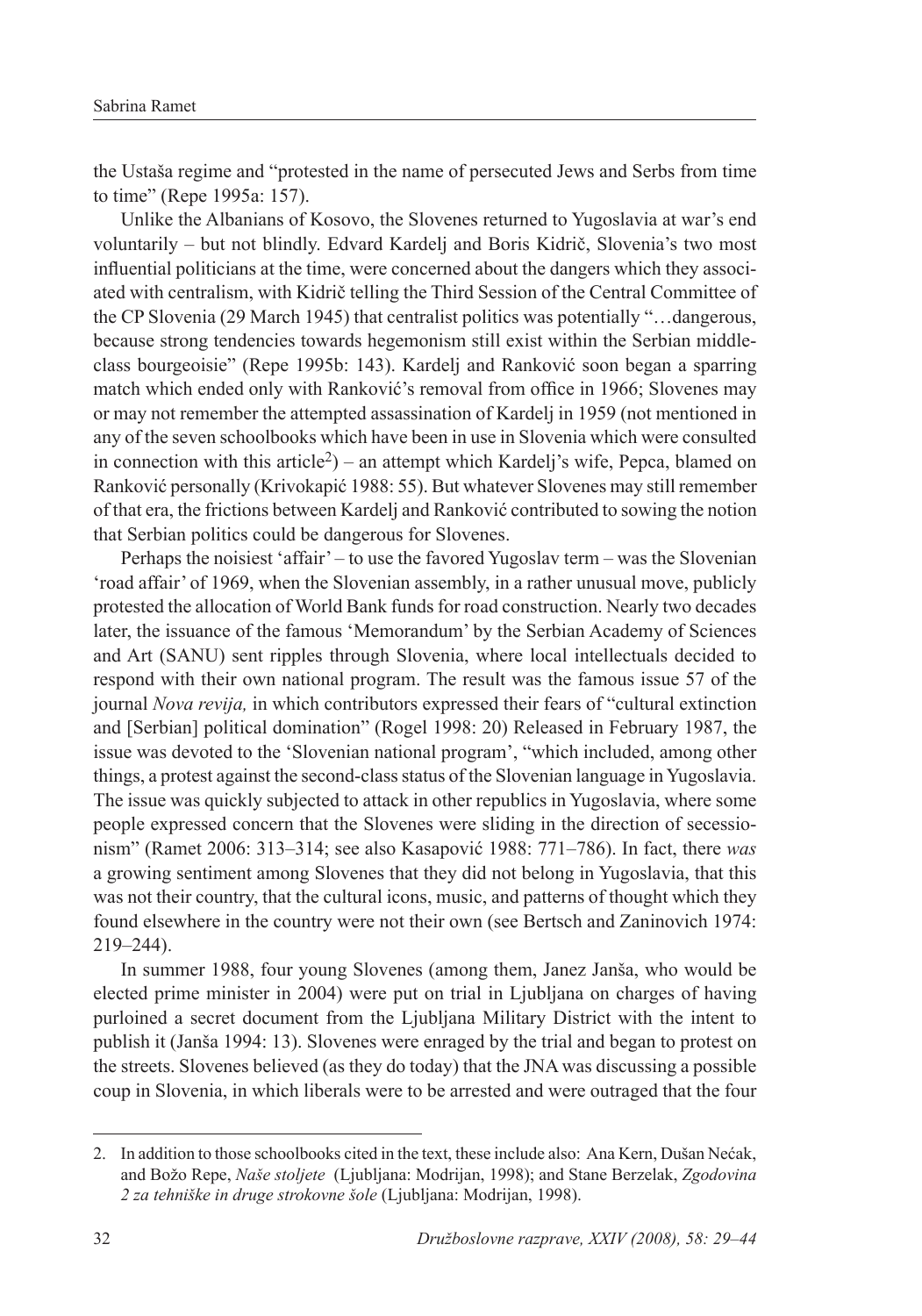young men who had done their best to expose this conspiracy were put on trial. To add insult to injury, the JNA held the trial, which was taking place in Ljubljana, in Serbo-Croatian, even though the official language of Slovenia was Slovenian. This was widely interpreted as a violation of Slovenia's sovereignty and Slovenes circulated petitions in support of 'the Four'. A Committee for the Defense of Human Rights was set up, with the Slovenian government's implicit acquiescence, and on 22 June 1988, at least 40,000 persons from around Slovenia jammed onto Ljubljana's Liberation Square in a massive protest against the trial. The outrage felt by Slovenes generally at this trial is hard to overestimate and generated a tidal wave of political change as political parties were quickly formed on local initiative.

 During the years 1988–90, fear became the dominant theme in Slovenian discourse. Slovenes watched in dread as Milošević and his cohorts pushed for changes to the constitution which would have weakened republican autonomy (under the slogan, "one man, one vote"). That same year, Serbian authorities asked for Slovenian support for amendments to the Serbian constitution, but the Slovenes demurred, claiming that even offering their support would be tantamount to interference in Serbia's domestic affairs (Smole 1988). The Serbs pushed ahead with their amendments anyway, granting the government in Belgrade the right to change the status of the autonomous provinces unilaterally; in the view of Janez Drnovšek, who would become president of the SFRY presidency in May 1989, this change to Serbia's constitution was inconsistent with the SFRY constitution, and therefore illegal (Kadijević 1993: 104; Drnovšek 1998: 222). Slovenia crossed swords with Serbia over a third issue in 1988, viz., an amendment backed by Serbia to change the mechanism for funding the Yugoslav People's Army (JNA). But there was a more fundamental, even visceral, reason why Slovenes began to feel deep foreboding in regard to Serbia at that time, and that had to do with the growing cult of the personality sponsored by Milošević's people in Serbia. Talking about Serbs' glorification of Milošević in an interview in 1988, Janez Stanovnik, then president of Slovenia, commented: "This Stalinist concept of 'democratic centralism' unavoidably leads to extolling the central figure [and transforming him] into a living god. When you start worshipping a leader, you no longer have a population that is able to act democratically" (quoted in New York Times 1988: 4).

# **2 The Slovenes and the Yugoslav Breakup**

 By the end of 1988, Slovenian and Serbian leaders were engaging in polemical exchanges. Serbs started to boycott Slovenian products and citizens of Belgrade began to withdraw their savings from the Bank of Ljubljana. These developments also contributed to a charged atmosphere in which Slovenes felt under growing threat. In the course of 1989, Milošević took steps to bring Kosovo under his firm control, suppressing its assembly and stationing some 15,000 army troops in the province under measures called a "state of exception" (a euphemism for a "state of emergency"). When Albanian miners went on strike at the Trepča mine complex in a show of defiance of Belgrade's repression, the Slovenian Association of Writers organized a public meeting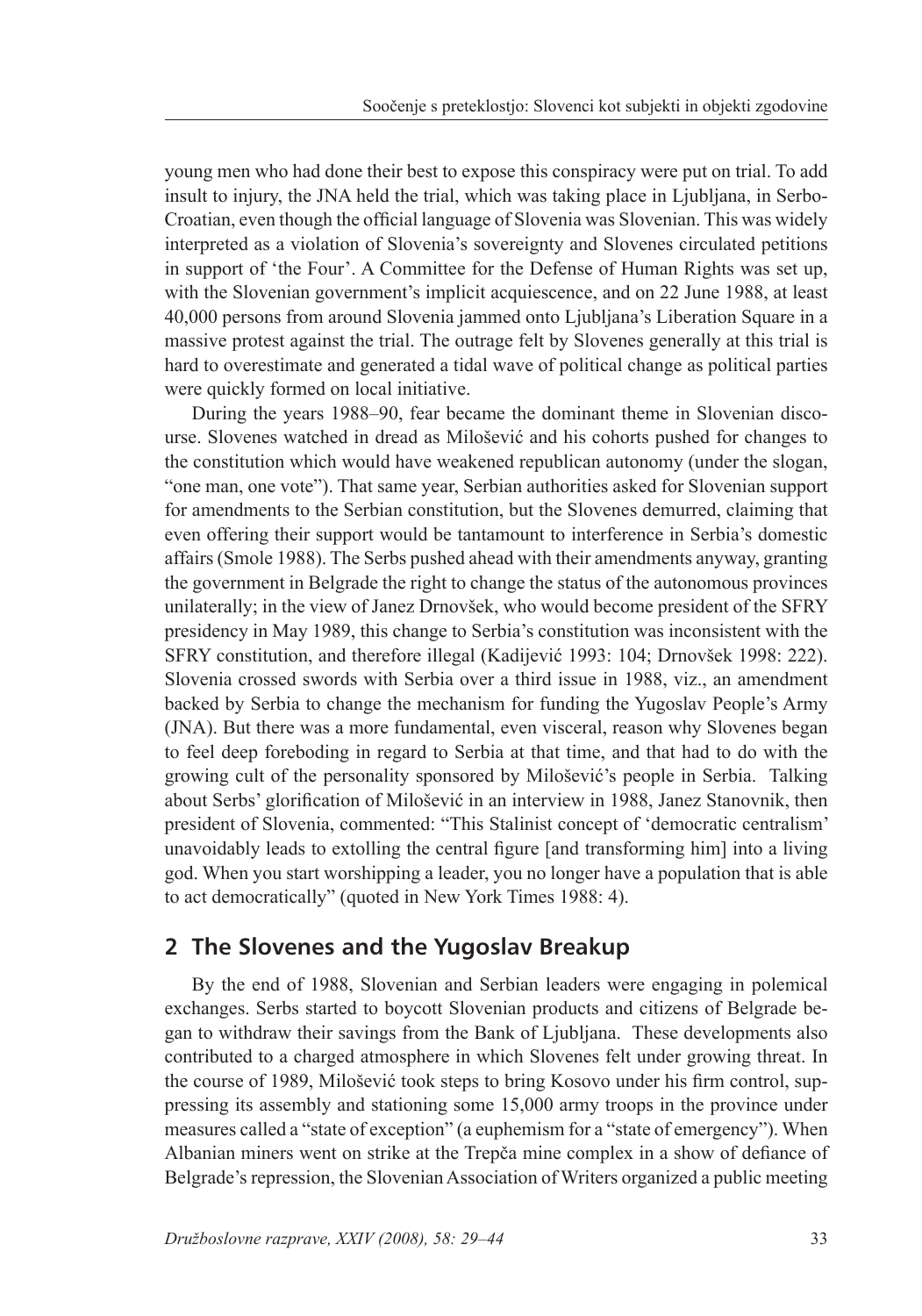at Cankarjev Dom in Ljubljana, in a show of solidarity with the miners. The Serbian Association of Writers responded by breaking off institutional contacts with its Slovenian sister organization (Seligo 1989). The conflict escalated to the level of the political leaderships of the two republics. Then, on 23 May 1989, Milošević gave a speech in Novi Sad in which he called Slovenia a "lackey" of Western Europe and declared that it had no right to speak out concerning Kosovo (see Borba 1989: 3; Delo 1989: 3). The following day, Drnovšek, who had assumed the post of president of the presidency barely a week before, criticized the repressive measures being applied in Kosovo at a session of the presidency, and demanded an end to the incarceration of Albanians in conditions of solitary confinement, among other things. He also let it be known that, in his view, the question of the legality of Serbia's suppression of the Kosovar assembly should have been (indeed, should be) referred to the Constitutional Court for adjudication. For Drnovšek, Kosovo was the arena in which the system's respect for and ability to protect human rights were being tested. As he told *Oslobodjenje* in the course of an interview the following year, "If the question of the protection of human rights, for example of individual persons in Kosovo, is posed, that is immediately treated as interference in the internal affairs of Serbia, and in this way the essence of the protection of individual human rights is ignored" (Drnovšek 1998: 224).

 On 6 September 1989, Dimitrije Rupel – then a professor of sociology at the University of Ljubljana and the founder of the fledgling Slovenian Democratic Union, but later foreign minister of the Republic of Slovenia – granted me an interview. In the course of our conversation, Rupel admitted that there were stirrings for independence among the Slovenes. "In 1987," he recounted,

 *an opinion poll among Slovenes found that 57% of Slovenes felt that Slovenia would be more prosperous if it were independent of Yugoslavia. We interpret that as an expression of a sentiment for secession. The figure has risen enormously this year; it is 70% in 1989. If you talk to people in the street, they will say, yes I think we should secede, and leave the country in its mess. But obviously it is not such an easy thing to do, and the most dangerous thing would be to be carried away by feelings. Still I think – and this is also the position of my party – that sometime in the not so distant future, Slovenia will become an independent state, maybe in 20 years, maybe in 10 years…I myself think that what we should strive for at the present moment is a proper confederation* (Rupel 1989: 85)*.*

What should be emphasized in this declaration by Rupel is his conviction that Yugoslavia was in a "mess" – a mess which, in his view, did not admit of any easy remedies.

 In September 1989, Slovenia passed a package of amendments to its own constitution, which Slovenes generally viewed as defensive measures against Serbia. As if to confirm that it did in fact constitute a threat, the Serb Committee for the Organization of Public Meetings, a body operating under Milošević's influence, announced its intention to bring some 30,000–40,000 Serbs and Montenegrins to Slovenia in order to "explain" to Slovenes what was "really" going on in Kosovo. Taking note of the role played by that same committee in destabilizing and overthrowing the governments of Vojvodina, Montenegro, and Kosovo, the Slovenian government decided that the proffered "ex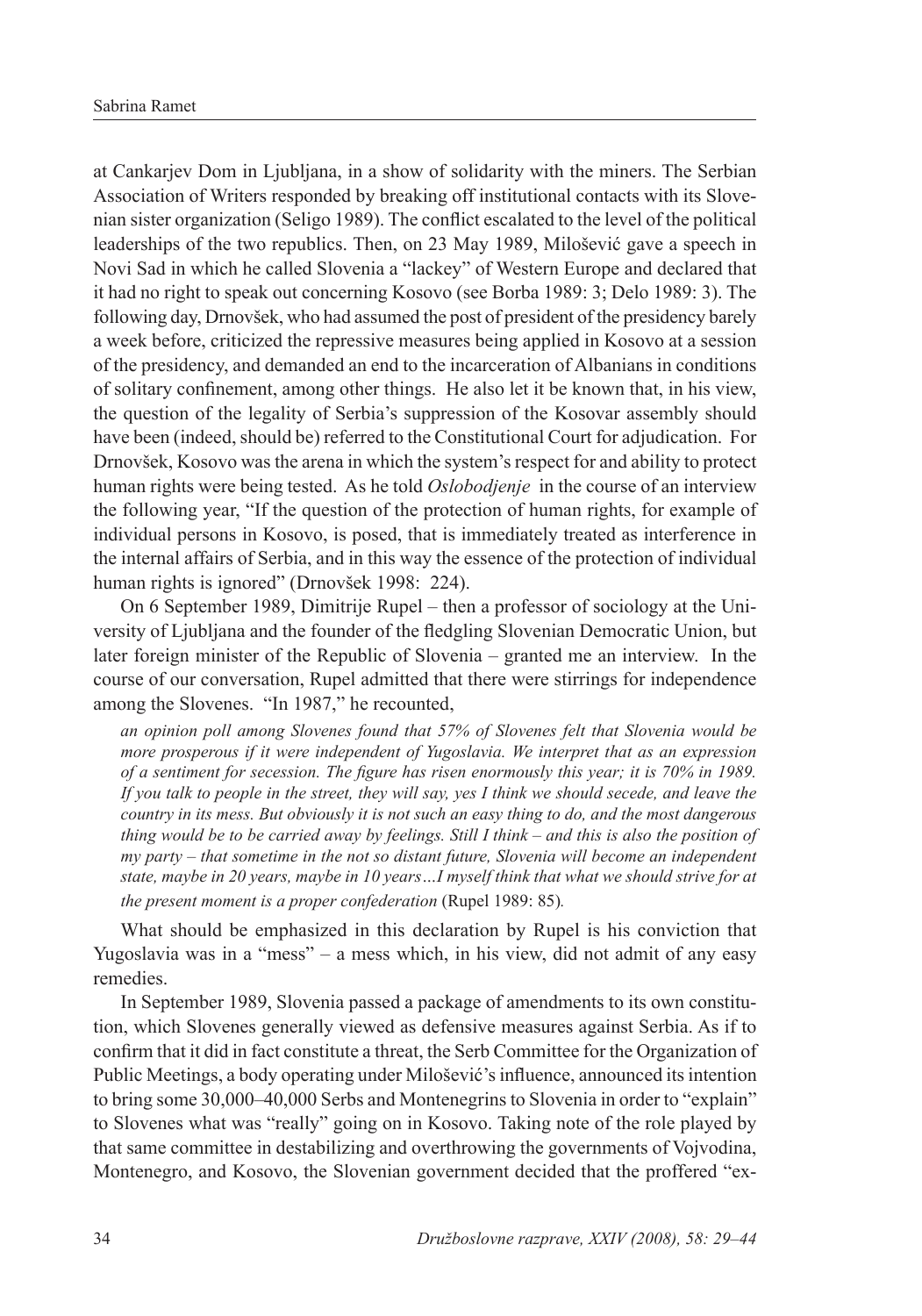planation" was a threat and arranged with the Slovenian and Croatian railway unions to stop the trains carrying the would-be protesters and turn them back (see Nešović and Prunk 1993: 243). When Serbia replied by declaring a full-scale boycott of Slovenian products, cutting off all cooperative economic links with Slovenia, the Slovenian Assembly terminated payments to the federal Fund for the Accelerated Development of the Underdeveloped Republics and Kosovo (FADURK).

 Subsequently, when, in spring 1990, the JNA took steps to confiscate the weaponry which had been purchased by Slovenia for its territorial defense system, the sense of threat among Slovenes increased exponentially. What they may not have known at the time was that the Milošević regime, although largely consentaneous with the JNA, had its own objectives and strategies, which departed radically from those of the JNA when it came to Slovenia. This became clear on 24 January 1991 when then-President of Slovenia Milan Kučan met in private with Milošević; as Kučan told me in 1999, in exchange for Milošević's assurances that Belgrade had no territorial pretensions visà-vis Slovenia, he assured Milošević of his "understanding" for Milošević's interest in uniting all Serbs in a Greater Serbia **(**Kučan, 1999**)**. Milošević confirmed this in private conversation with Borisav Jović, the Serbian member of the SFRY presidency who served as its president between May 1990 and May 1991, telling the latter in February 1991, for example, "Slovenia should be left in peace," and reiterating in June 1991, "What is it to us to defend the Slovenian borders – that is temporary. We should defend what will last" (as quoted in Jović 1995: 281, 343).

 But there were two final shocks for the Slovenes before they left the dying federation. The first was connected with the effort by Milošević, Jović, and the two Kostićes to block the supposedly routine rotation in the SFRY presidency. The rotation was effected finally only as a result of direct pressure from the European Community (Mesić 2004: 90–92). In Kučan's view, the blockage of Mesić's succession amounted to nothing less than "a camouflaged coup d'etat" by the Serbian leaders (The Guardian 1991). The second shock came when Franjo Tudjman, Croatia's president, who had signed a mutual defense agreement with Kučan, "opposed action to help Slovenia during the aggression by the YNA [i.e., JNA]" (quoted in Janša 1994: 250).

 Yet of all the peoples discussed here, the Slovenes have had by far the easiest exit from the SFRY. Although the 10-day war inflicted some \$2.7 billion worth of damage on Slovenia and cost the republic 17 dead and 149 wounded (Janša 1994: 203; Janigro 1993: 21), it has entered into Slovenian lore as a heroic struggle for independence in which an underarmed but courageous republic stood up to the much mightier JNA and won (see Grafenauer 1991). At the same time, the Slovenes were well aware that the conflict was the result of a decision taken by Defense Minister Veljko Kadijević and Prime Minister Ante Marković to send in the troops, and that the deployment of the JNA did not reflect the intentions of either Milošević or Borisav Jović. For all that, however, Slovenes blamed Milošević and Jović for pushing Yugoslavia along a path where meltdown was the eventual result.

 In spite of the confiscation of as much of the weaponry of the Slovenian Territorial Defense forces as the JNA could manage, in spite of the trial of 'the Four' and the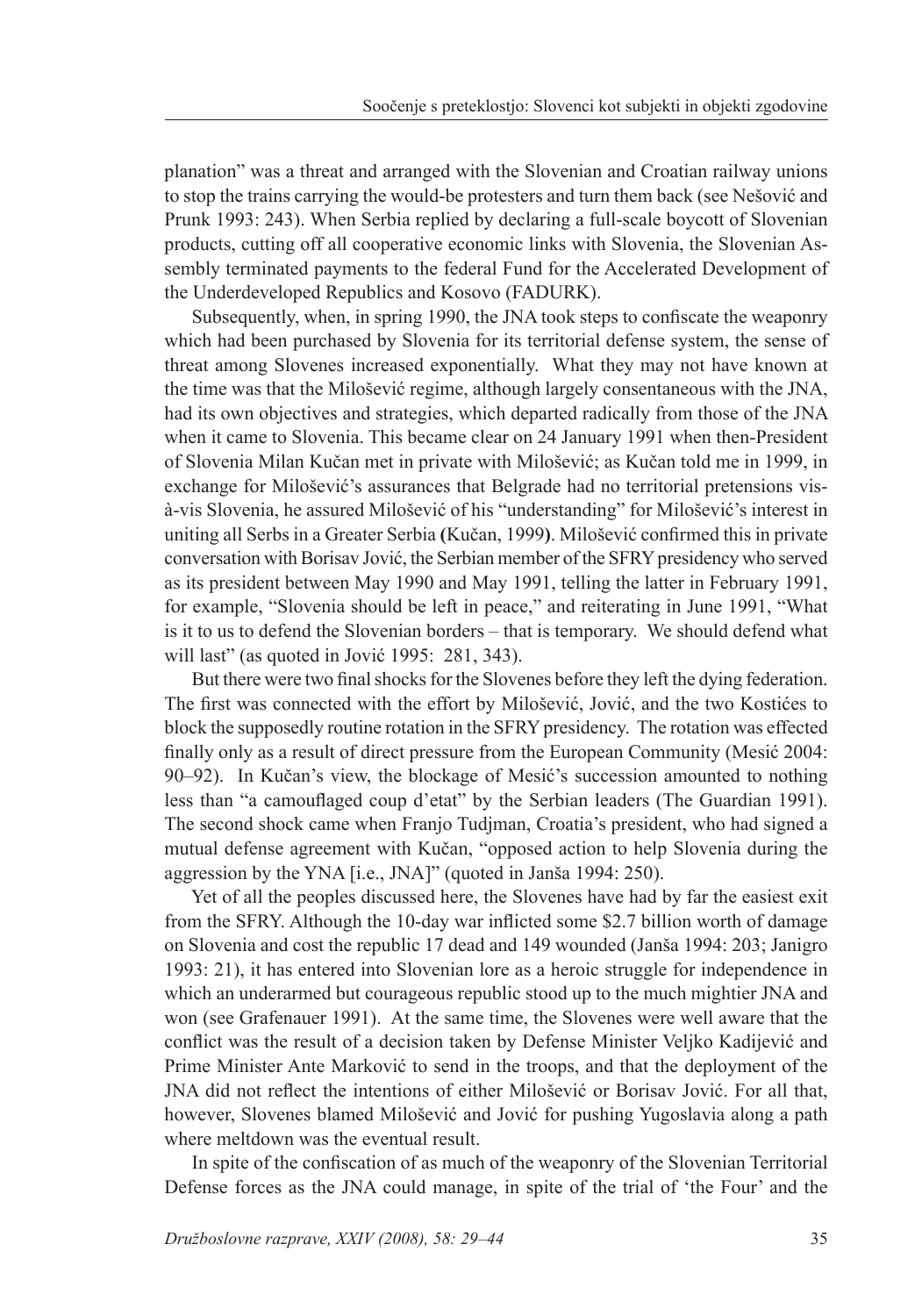outrage which they provoked among Slovenes, in spite of the theft by the Republic of Serbia (behind the screen of an unsecured 'loan') of 28 billion dinars (about \$1.8 billion) from the National Bank of Yugoslavia, in spite of Borisav Jović's illegal 'pocket veto' of the Slovenian-Croatian proposal (of October 1990) to transform Yugoslavia into a confederation (which, under Yugoslav law, he was obliged to forward to the Federal Assembly for debate), in spite of the various violations of the SFRY constitution and laws by Serbian authorities, and in spite of the establishment and arming, at federal expense, of Serbian militias in Croatia and Bosnia, militias intended to figure in a war to expand Serbia's borders – in spite of all of these rather uncomfortable conditions, some observers continue to insist that the Slovenes should have remained in Yugoslavia to 'assist' the other republics in resolving their issues, as former US Ambassador Warren Zimmermann suggested to me in 2001,(Zimmermann, 2001; see also Zimmermann, 1999**)** while others have gone so far as to suggest that the Slovenes must share some of the blame for the sanguinary war which broke out in the course of 1991.

### **3 Unresolved Controversies About the Yugoslav Meltdown**

 The field of Yugoslav and post-Yugoslav studies remains as divided as ever, and, even if one can establish some consensus about the facts (and even that, not always), one is hard pressed to establish any consensus concerning the weight to be given to one or another fact, or what they mean. For example, where facts are concerned: why did Croatian President Tudjman stop paying the salaries to the Serb police in Knin in 1990? Was it out of prejudice against Serbs, as Serbian authorities and media alleged throughout the 1990s, or was it, rather, because the Serb police had joined the anti-Croat insurrection and were thus in active rebellion against the government which was paying their salaries, as Nikica Barić has argued (Barić 2005: 78–79, 81, 126). Or again, did Slovenian President Milan Kučan really give Milošević a green light to pursue his Greater Serbian project, in exchange for Milošević's assent to Slovenian independence, as is sometimes claimed, or is this just rumor? Or again, was there actually a plan known as "Operation Horseshoe" designed by Milošević's people to drive the Albanians out of Kosovo, as Louis Sell alleges (Sell 2002), or was this plan rather, as Jürgen Elsässer has alleged (Elsässer's chapter in Elsässer 1999), a concoction of German and Austrian intelligence services? Or again, were the bodies of the dead Albanians found in the village of Raçak in January 1999 those of civilians, as William Walker, head of the Kosovo Verification Mission alleged at the time, or rather, at least in part, those of KLA rebels who had been killed in battle, as Belgrade pathologist Dušan Dunjić alleged soon after the event (Elsässer 2001: 55–57)?

 Where disagreements about the weight to be given to certain facts are concerned, one may cite the following: Even allowing that the checkerboard coat of arms used in Croatia since 1990 was the same (red-square first) as that checkerboard used through the socialist era and different from the checkerboard used by the Croatian fascists during World War Two (white square first), was this suddenly important enough to Serbs that the Croatian government should have abandoned a symbol dating back more than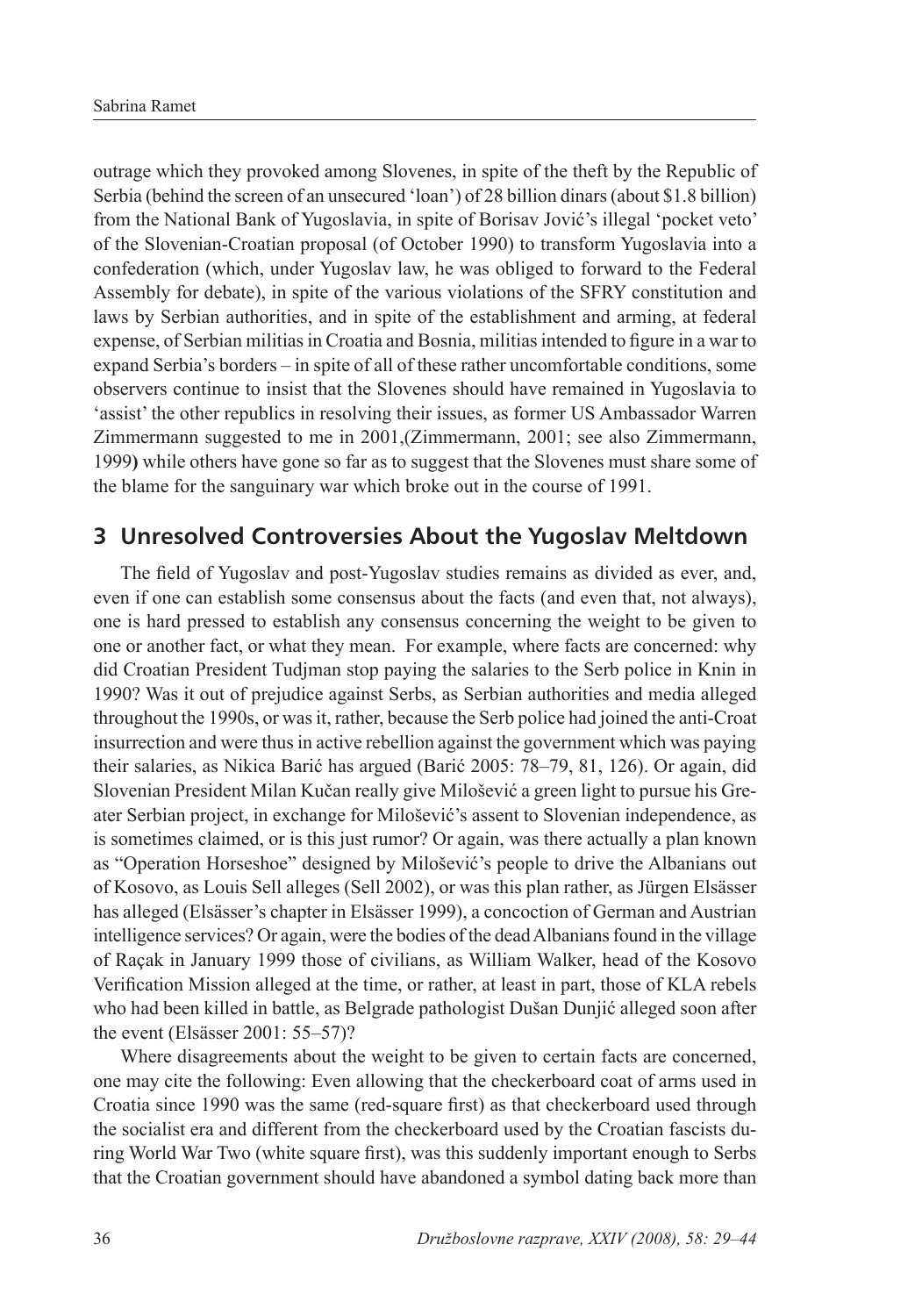1,000 years? And again, if the use by Croatian fascists of some form of the checkerboard disqualified that symbol for all time, so that it should never again have been used, how important is the fact that the Serbian coat of arms even today retains the double-headed eagle and the quadruple "S" used by the collaborationist regime of Milan Nedić during World War Two? Or again, how much weight should one place on the fact that the Serbian constitution adopted in 1990 declared that the president of Serbia was the commander-in-in-chief of Serbian armed forces, in violation of the federal constitution still in force? Or again, how much weight should one place on the fact that Serbs living in Croatia declared the creation of autonomous provinces within that republic several months before Croatia declared its disassociation from the already dead socialist Yugoslav federation, or that Serb militias were set up in Croatia and Bosnia-Herzegovina, armed, and trained by JNA instructors beginning in 1990, months before Croatia would declare independence and a year and a half before Bosnia-Herzegovina would do so?

 In the remainder of this section, I should like to focus on five unresolved controversies related to the dissolution of Yugoslavia, the first two of which relate directly to Slovenia and the third of which relates indirectly to Slovenia.

**1. Who had the most complaints against whom?** One may readily acknowledge that not only Serbs, but also other non-Slovenes, felt a resentment toward the Slovenes in general as the wealthiest people in socialist Yugoslavia some of whom, nonetheless, complained that they were contributing too much money to support people in the other republics. But it would be a serious distortion to imagine that it was only against Slovenes that Serbian leaders and media were complaining in the years leading up to the war or to pretend that no one had complaints about the behavior of Serbian leaders and media. On the contrary, one could find, in the Serbian media, allegations that Muslim physicians were mistreating Serb patients in Bosnia-Herzegovina, claims that Tito had removed certain factories and other installations to Slovenia and Croatia after the Cominform Resolution of 28 June 1948 not in order to get them from the lowlands which could be quickly overrun by Soviet tanks to higher ground but specifically in order to fatten Slovenia and Croatia at Serbs' expense, and unfounded charges that Albanians were committing "genocide" against Serbs living in Kosovo. In other words, Serb complaints about the Slovenes have to be situated within the context of more general Serb complaints (not by all Serbs, of course, but by influential media and leaders) about most of the other larger national groups in socialist Yugoslavia. In addition, the Serbian media, controlled by the nationalist regime and its allies, reported with sympathy the demands registered in 1989 by Serbs living in Croatia that they be granted an autonomous province with Croatia – a feature not stipulated in the federal constitution which was then in force – even though, just a few months prior, Serbian authorities had snuffed out the autonomy of the provinces of Kosovo and Vojvodina, in open violation of the federal constitution.

 The non-Serbs also had their own complaints and, strikingly, their concerns and complaints were mainly about the behavior of the Serbian leaders and media. Among the concerns was the fact that the Serbian constitution passed in 1990 ignored the Yugoslav federation in asserting (in Article 51) that "the defense of the Republic of Serbia is the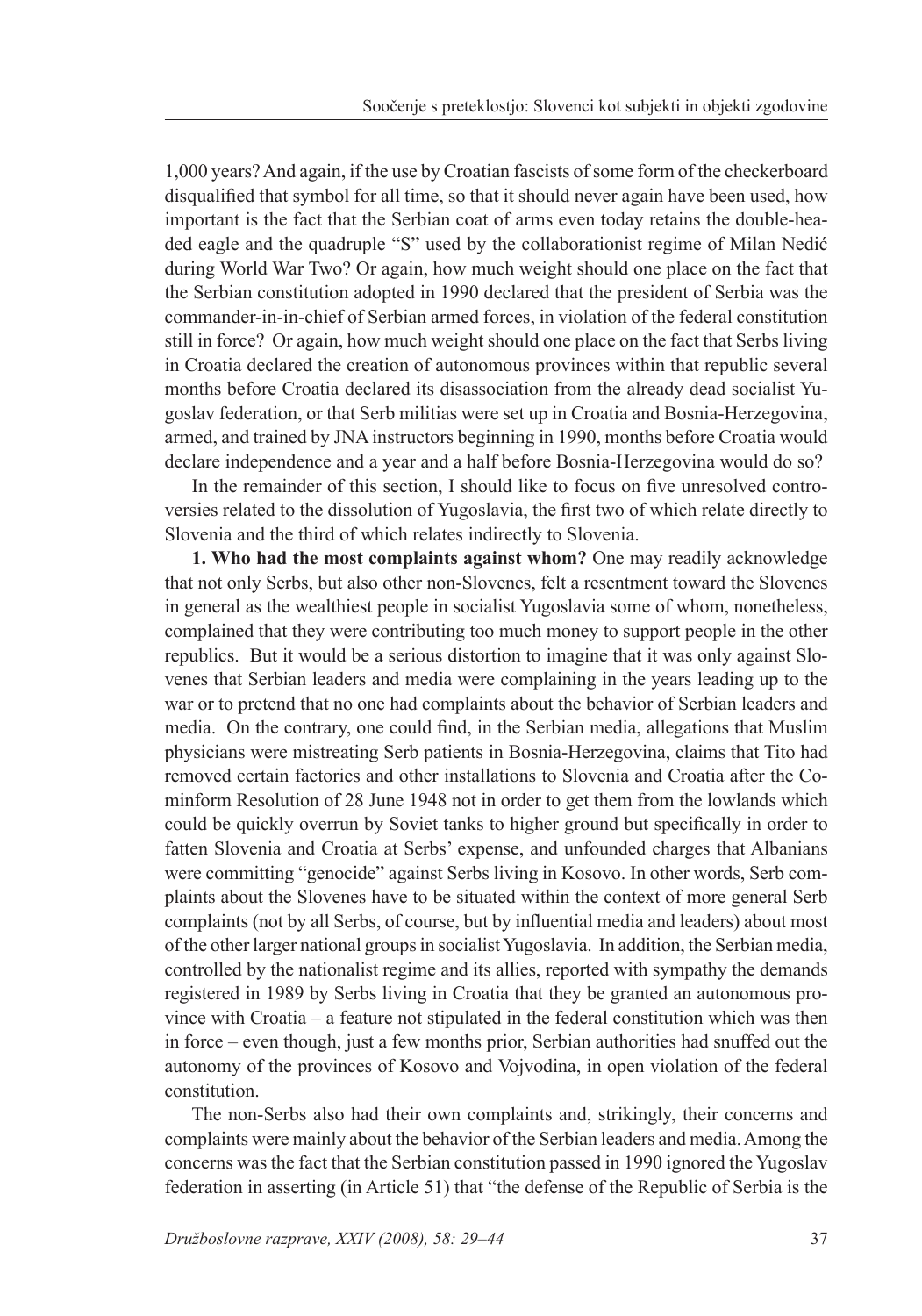right and duty of every citizen," in referring (in Article 72) to the "independence and territorial integrity of the Republic of Serbia and its international position and relations with other states," and in its claim (in Article 83) that the President of Serbia would "command the Armed Forces in peacetime and in war" (Constitution of the Republic of Serbia). What was so striking was that this constitution, passed three months before the Republic of Croatia passed its first post-communist constitution and 15 months before the Republic of Slovenia did so, already represented Serbia as an independent state; the Serbian constitution was, thus, the first secessionist constitution passed among the six constituent republics of the Yugoslav federation.

 At least some non-Serbs were, of course, also concerned about the fact that Milošević had seized power within the Serbian party organization illegally, about the Serbian Republic's unconstitutional suppression of the autonomous provinces of Kosovo and Vojvodina in 1989, about the use of organized mobs to bring down governments unfriendly toward Milošević in Kosovo, Vojvodina, and Montenegro, about the establishment and arming of illegal Serb militias in Croatia and Bosnia in the course of 1990, and about the general frenzy being stirred up within Serbia. For that matter, on 23 October 1990, the Serbian government imposed customs duties on goods imported from Slovenia and Croatia (Hoare forthcoming). All of these factors, alongside others, stirred considerable fear among non-Serbs and lay behind the Slovenian-Croatian proposal to redesign the Yugoslav federation as a confederation.

 **2. What was the contribution of the Slovenes to the breakup of Yugoslavia?**  As I have already mentioned above, Dimitrij Rupel, who was to become Slovenia's first foreign minister, admitted in 1989 that he anticipated that Slovenia would become independent "maybe in 20 years, maybe in 10 years." In addition, one may recall that, in December 1988, Milan Kučan had contributed an article to *Komunist,* in which he claimed that Slovenia retained the right of secession (Kommunist 1988: 53). But these statements in themselves do not constitute a "proof" that Slovenia bore any special responsibility for the breakup of Yugoslavia, as has sometimes been alleged.

 There have been different interpretations offered of the confederal proposal put forth by Slovenia and Croatia in October 1990. For Dejan Jović, the proposal was intended not to create a stable confederation but as a first step toward independence. Although he admits that Slovenes and Croats feared what Milošević was doing, this is not where he places his stress. He further speculates about Slovenian and Croatian motivations, claiming that the politicians in "Slovenia and Croatia did not whole-heartedly believe that the confederal arrangement had a realistic chance of succeeding" (Jović 2008: 252) Moreover, in Jović's view, what the Slovenian and Croatian political elites had done in the 1980s had isolated the pre-Milošević government of Ivan Stambolić, stifling his program of gradual reform, and thereby "contributed to the rise of Slobodan Milošević" (Jović 2008: 255). In this way, Slovenian and Croatian politicians are indirectly held responsible also for Milošević's policies.

 Rudolf Rizman offers an alternative – and, in my judgment, more convincing – interpretation. According to Rizman, Slovenia found itself in a "vulnerable" position after the death of Tito in 1980 and, in the course of the 1980s, was forced to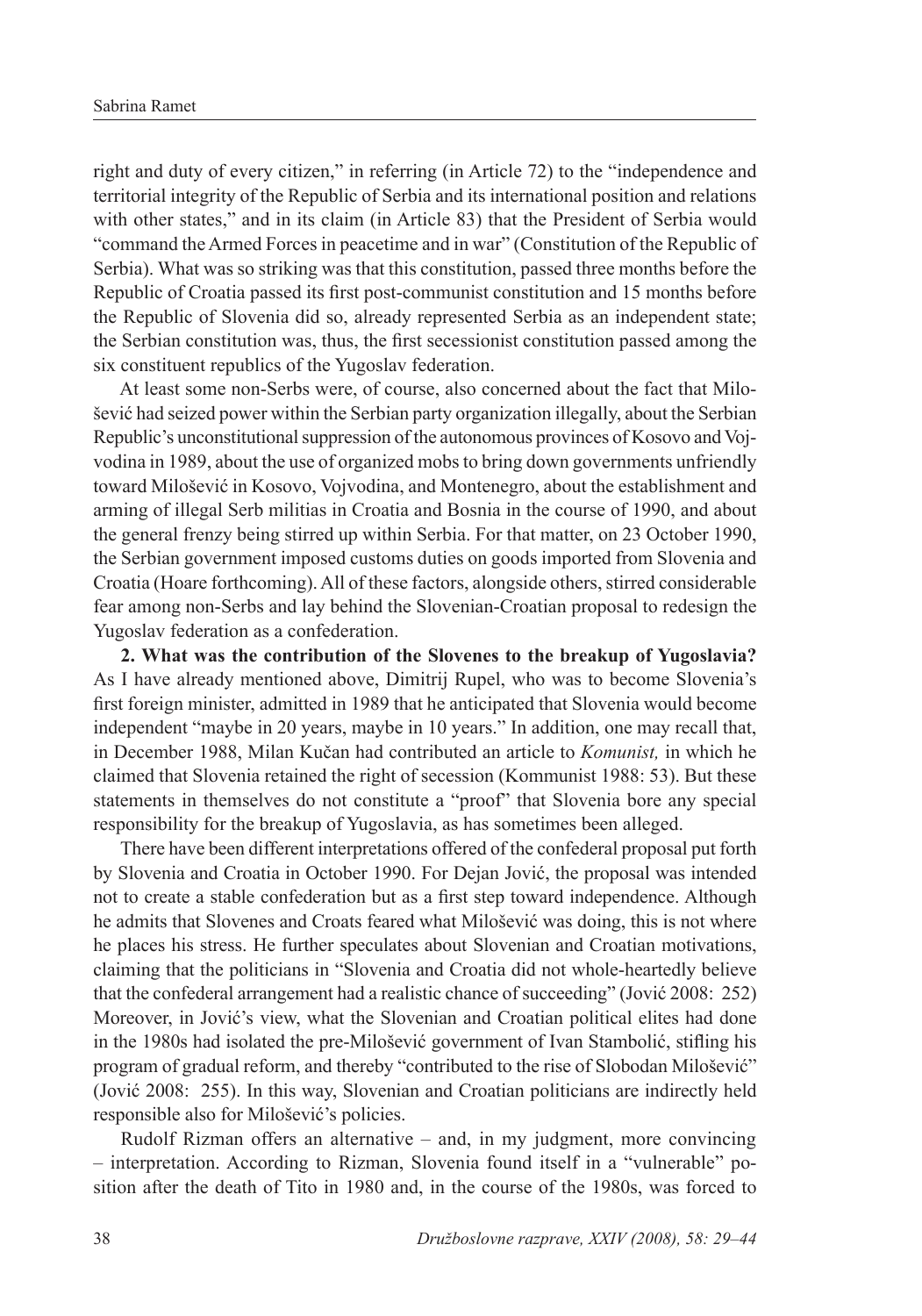resist "Belgrade's constant pressures for it to relinquish its autonomy and commitment to political pluralism" (Rizman 2006: 40, 64). Viktor Meier urges that Slovenian and Croatian advocacy of confederation cannot be understood except in the context of the army's illegal confiscation of essentially all of the weaponry of Croatia's territorial defense (TO) forces and of some 70% of the weaponry of Slovenia's TO forces (Meier 1999: 148–149). The TO system had been set up after the Soviet Union's invasion of Czechoslovakia in 1968 and the disarming of the TO forces in Slovenia and Croatia was obviously intended to strip them of any ability to resist such military action as was being planned by Milošević and Borisav Jović in consultation with other actors in the system. Meier adds that, insofar as Slovenia and Croatia were being subjected to "barbed attacks from Serbia's state leadership and the army, it was logical that they would try to engage in close cooperation" and, in his account, the confederal proposal subsequently generated was the Slovenian-Croatian response to the Yugoslav presidency's announcement in June 1990 that it wanted to start "a dialogue concerning a new political order for Yugoslavia" (Meier 1999: 157). In Meier's account, the confederal proposal was a sincere proposal to transform Yugoslavia into a common market with some form of monetary union, with the relative independence which Slovenia and Croatia would have won through such an arrangement being intended to provide some protection against the Republic of Serbia. How long such an arrangement could last was not being discussed publicly. But Borisav Jović, then serving as chair of the state presidency, decided not to forward the Slovenian-Croatian proposal to the State Assembly – a legally problematic move on his part – and instead forwarded a counterproposal generated by Serbia (Jović 1995: 157–158).

 Ultimately, interpretations of the intentions of those Slovenes who came to favor independence (and as Janša (1994) reminds us not all Slovenes supported the drive for independence even as late as spring 1991) divide into three groups: those who believe (for example, Zimmerman 1999) that the Slovenes were motivated by selfishness and self-absorption, those (such as this author) who believe that concern about the unconstitutional and illegal actions being taken by Milošević and his people and fear of what that would mean for Slovenia were more important factors, and those (such as Bojko Bučar) who place their emphasis rather on the right to self-determination which had been anchored in the Yugoslav constitution itself (Bučar 1997: 34–35).

 **3. What was the Serbian contribution to the initiation of the war?** Although scholarly accounts are unanimous in acknowledging that variously Milošević or Milošević and his allies or "the Serbs" bore some responsibility for the outbreak of the war, there are several positions which have been taken on this question. To begin with, there are those such as Louis Sell who assign central blame to Milošević for having produced the breakup of the country, those such as Branimir Anzulović and Lenard Cohen who broaden the scope and trace Serb behavior at the end of the twentieth century to cultural and historical roots deep in the past, and those such as V. P. Gagnon who see Milošević as the chief sorcerer, albeit assisted by his apprentice, Borisav Jović, and a conservative bloc, who collectively , actively created rather than responded to threats to Serbs by purposefuly provoking and fostering the outbreak of conflict along ethnic lines," as Gagnon wrote in 1994 (Gagnon 1994–1995: 132). Srdja Popović seconds Gagnon's approach,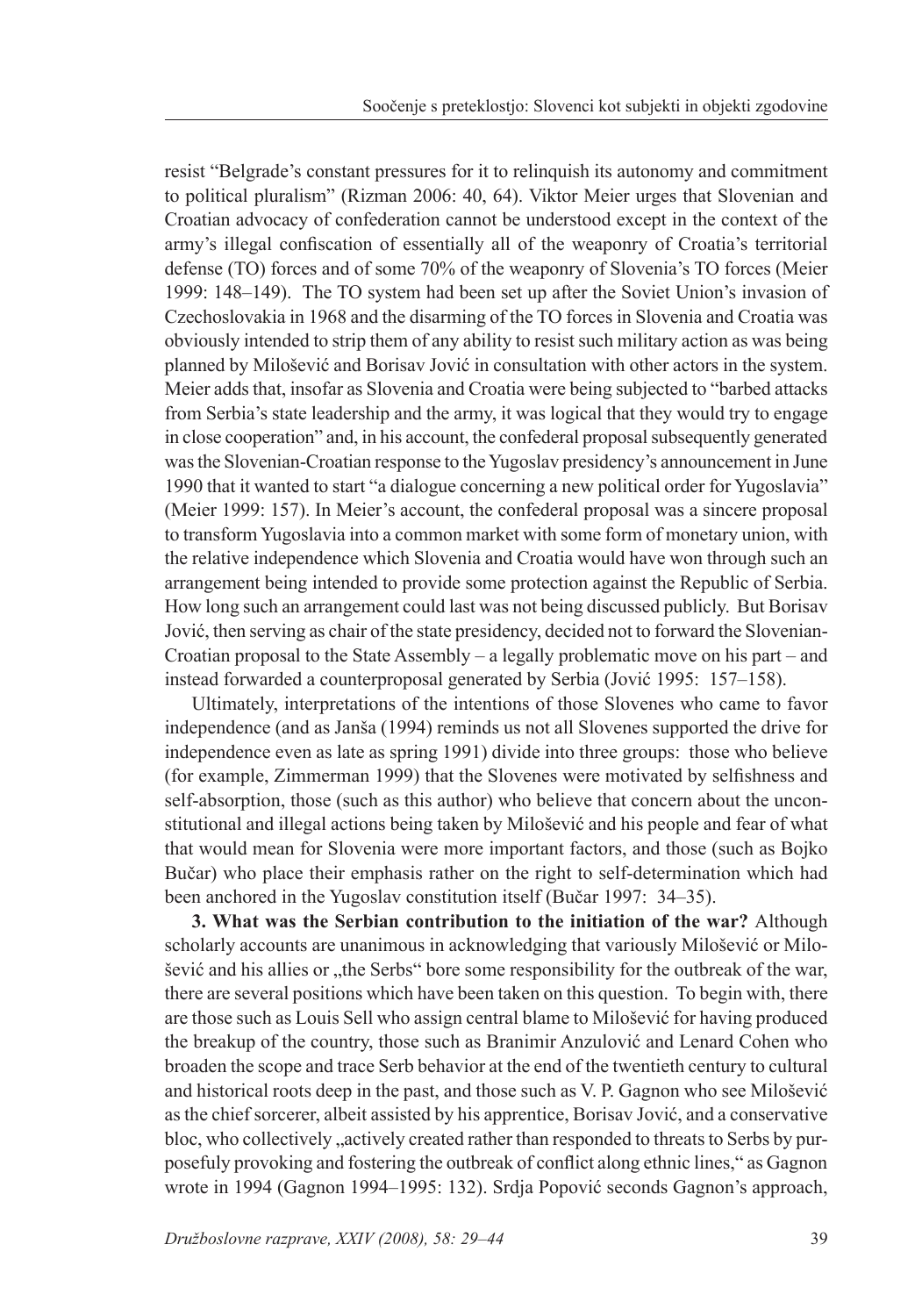arguing that "Milošević not only wanted war, but also needed it in order to be able to dictate the agenda" in Serbia (Popović 2006: 49). For Popović, Milošević was ..the main culprit, instigator and executioner" whose pursuit of war briefly "created among the Serbian population a feeling of omnipotence and triumph" (Popović 2006: 52, 53). Dubravka Stojanović goes even further, referring to "the strengthened totalitarianism in Serbia after 1987" and referring to Milošević's "attack on the constitutional system of Yugoslavia" (Stojanović 2000: 451, 457). Without arguing with this approach, however, Eric Gordy asserts that it is "not entirely clear…whether…Milošević had decided to…try to 'create a Greater Serbia out of the wreckage [of Yugoslavia],' or whether…to form a third Yugoslavia without Slovenia and Croatia" (Gordy 2008: 292, quoting Sell).

 At a second level, there are different versions who else might be assessed to have played a role. Among the versions which have been offered are: Milošević and "the Slovenes" (Zimmerman's position), Milošević and Tudjman (Fine 2003), and Milošević and the CIA (a version which without a shred of documentation would cast Milošević as a CIA agent installed in power by the CIA for the express purpose of bringing about the breakup of Yugoslavia).<sup>3</sup> When it comes to those who have been alleged to have worked for the CIA, there have also been allegations that Yugoslav Prime Minister Milan Panić,<sup>4</sup> Montenegrin politician Milo Djukanović (Chislov 2008), and Miroslav Tudjman (Franjo Tudjman's son)<sup>5</sup> were CIA agents, while Milošević claimed, in the course of his trial in The Hague, that Momčilo Perišić, chief of staff of the Yugoslav Army from 1993 to 1998, SPO leader Vuk Drašković, and Vojvodinan politician Nenad Čanak were all CIA agents.<sup>6</sup> Although most, if not all, observers have noted the important role played by the Yugoslav People's Army in the breakup of the country, Matjaž Klemenčič and Mitja Žagar have given this particular emphasis, noting that "once they [the army generals] sided with the Serb position, this reduced the space for a compromise" (Klemenčič and Žagar 2004: 289).

<sup>3.</sup> Although it is not the original source where I encountered this claim, this is repeated at *Illyria Forums (Balkans/Mediterraneans/World),* at illyria.proboards19.com/index.cgi?action=disp lay&board=srbijaserbia&thread=1196952161&page=1#1196969183 [accessed on 9 March 2008]. See also Bogdan Maglić, "Slobodan Milošević je bio američki agent", in Srpska Dijaspora, *Internet Novine Serbske,* at *www.srpskadijaspora.info/vest.asp?id=6528* [accessed on 9 March 2008].

<sup>4.</sup> Charles Rosenberger, "Serbian tightrope – fraudulent December 1992 elections in Serbia", in *National Review* (1 February 1993), summarizing a broadcast on Serbian national television at findarticles.com/p/articles/mi\_m1282/is\_n2\_v45/ai\_13518604 [accessed on 9 March 2008]. The allegation was also repeated in Serbian newspapers. On this point, see the report by Stephen Kinzer, "Conflict in the Balkans", in *New York Times* (18 December 1992), at query.nytimes.com/gst/fullpage.html?res=9E0CEFDE143DF93BA25751C1A964958260 [accessed on 9 March 2008].

<sup>5. &</sup>quot;Bandić: I Worked for SDB to Feed My Daughters", in *javno.org* (Zagreb), at *www.javno. com/pr.php&id=26965&1=en* [accessed on 9 March 2008].

<sup>6.</sup> Regarding Perišić, see Slobodan Milošević in testimony at his trial, *International Criminal Tribunal for the former Yugoslavia,* 23 August 2005, page 42970, at *www.un.org/icty/ transe54/050823IT.htm* [accessed on 9 March 2008]; regarding Drašković and Čanak, see *Ibid.,* 6 September 2004, page 43756, at *www.un.org/icty/transe54/050906IT.htm* [accessed on 9 March 2008].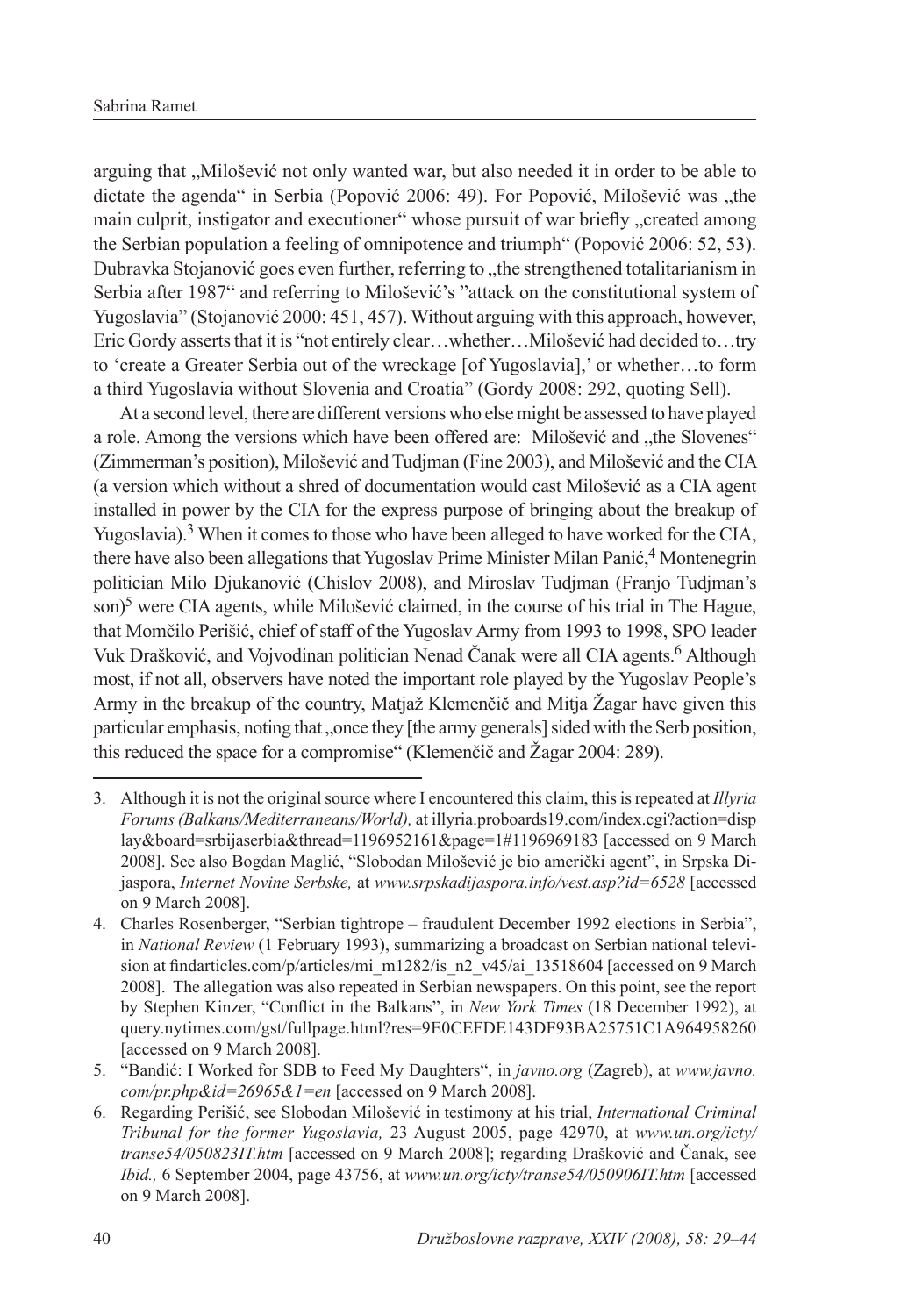**4. Did Franjo Tudjman agree to a partition of Bosnia-Herzegovina at the meeting with Slobodan Milošević at Karadjordjevo in March 1991?** The standard account, which originated with Stipe Mesić (president of Croatia since 2000) is that Tudjman and Milošević really did agree on a partition of Bosnia at their famous meeting at Karadjordjevo; this is the version which Mesić has given in various interviews with journalists as well as with the present writer. An alternative version, offered by Dunja Melčić (forthcoming), holds that Mesić's account is pure fiction since any such agreement would have required an alliance between Serbian and Croatian forces and this was lacking. On the contrary, as Melčić has pointed out, Milošević and his proxies behaved as if there was no understanding with Tudjman at all. Moreover, had there been a real understanding achieved there, then there would have had to have been follow-up meetings of experts. In fact, there was one such follow-up meeting. I spoke with one of the members of the Croatian "expert team" in 2002; he told me that the Croatian team was seriously divided between those wanting to annex parts of Herzegovina to Croatia and those opposed (my source claiming to have been opposed to annexation), that the meeting of Croatian and Serbian experts did not produce any results, and that there was no follow-up meeting. Given all of this, it seems most likely that the meeting at Karadjordjevo served chiefly to allow Tudjman and Milošević to appraise each other, and gauge each other's weaknesses.

 **5. Did any Western power believe that it would benefit from the breakup of Yugoslavia?** There have been allegations from time to time, e.g., by Veljko Kadijević, that various Western powers believed that they would benefit from the breakup of Yugoslavia and, therefore, actively promoted it. Yet, at the time that Slovenia and Croatia declared their independence, all the major powers – including the United States, the Soviet Union, China, Great Britain, Germany, and France – declared their refusal to recognize the newly declared republics and their commitment to the unity of the Socialist Federated Republic of Yugoslavia. Most of these powers waited until December 1991, by which time 30% of Croatian territory was occupied by Serbian insurgents backed by the Yugoslav Army, to recognize the two republics and it was only the realization that the war signified that there was no going back that brought the EU states to a consensus (see Major 2000; and Both 2000) to extend recognition. The United States waited until the following April to recognize the two republics, because it continued to believe, until early 1992, that preserving the unity of Yugoslavia, within its SFRY borders, was in the best interests of the USA.

 Yet, at least in the USA, Germany, and other countries, there were serious differences of opinion among policy-makers and opinion-makers about how to respond. In the United States, for example, President George Bush and the State Department remained opposed to recognition of Slovenia and Croatia even as support for such recognition was building in both houses of Congress (Ramet, 2008, 249–266**)**. In the case of Germany, the support for diplomatic recognition came above all from the Christian Democratic Party, which was acting in coordination with Christian Democratic Parties elsewhere in Europe. Accounts which portray these states as monoliths can, at best, be described as simplifying a more complex picture.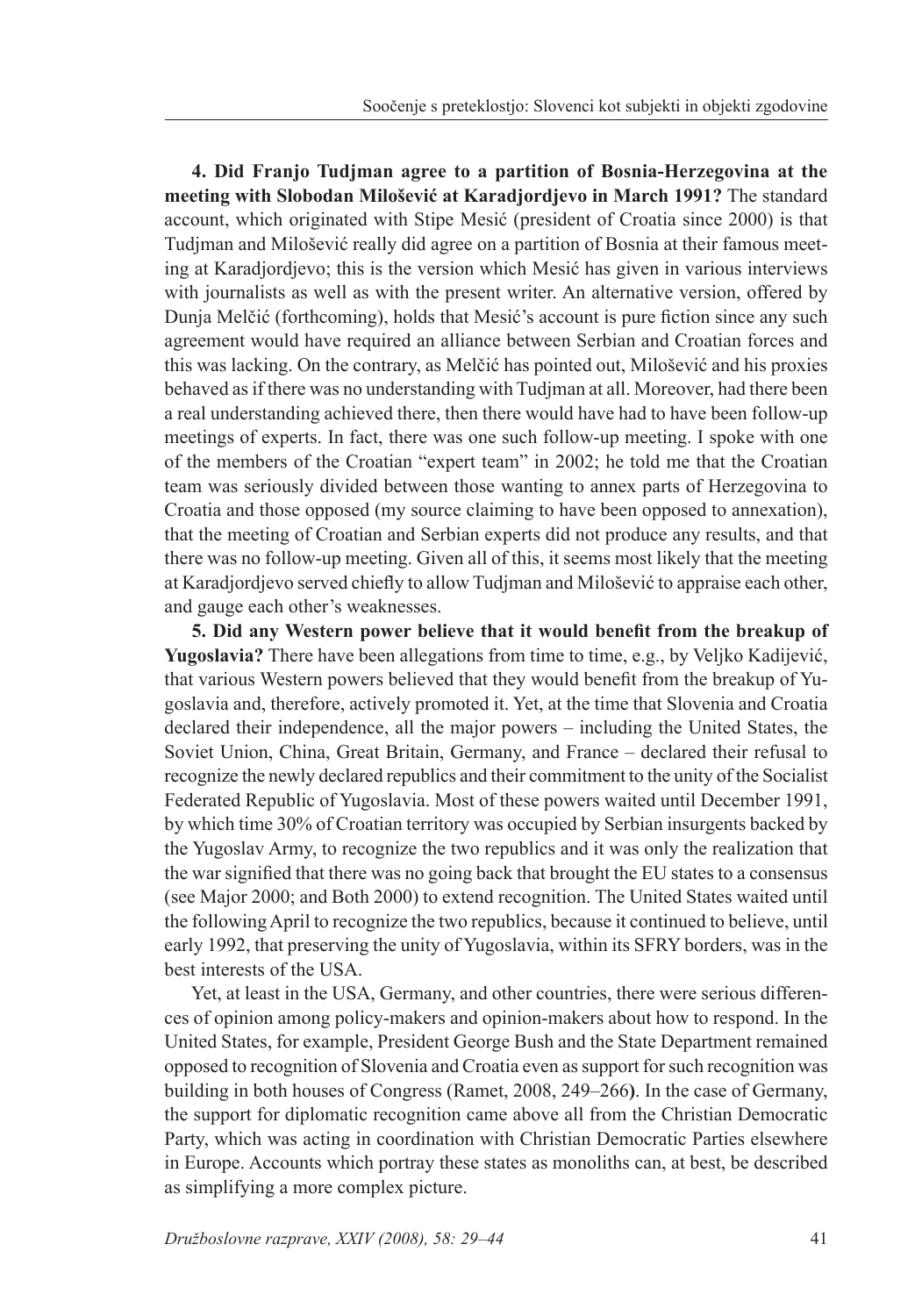# **4 Conclusion**

 To some extent, the differences of interpretation which one can find among those who study the history of Yugoslavia and its successor states are healthy and reflect different points of view and, to some extent, different experiences and sources. But there have also been some unhealthy tendencies in the field of Yugoslav and post-Yugoslav studies recently. Political motivations have crept into the work of some historians, while others who undertake to write about history have such sloppy and lazy methods of work that they can scarcely be credited as historians. Most writers come to their work with certain philosophical frameworks, whether favoring human rights or preferring conservative religious values for example. But that is something quite different from political motivation, by which I mean choosing sides without reference to the facts on the ground, choosing to favor the aggressor in a war not because one does not understand the situation but because one identifies with the aggressor nation. Politics is not philosophy, and gving in to political preferences is not a path to writing the truth.

# **References**

- Barić, Nikica (2005): Srpska pobuna u Hrvatskoj, 1990.–1995. Zagreb: Golden marketing— Tehnička knjiga.
- Barić, Nikica (forthcoming): The Rise and Fall of the Republic of Serb Krajina, in Sabrina P. Ramet, Konrad Clewing, and Reneo Lukić (eds.), Croatia since Independence: War, Politics, Society, Foreign Relations. Munich: R. Oldenbourg Verlag.
- Bertsch, Gary K. and M. George Zaninovich (1974): A Factor-Analytic Method of Identifying Different Political Cultures: The Multinational Yugoslav Case. Comparative Politics, 6 (2), January: 219–244.
- Borba (1989): Beograd, 24 May, p. 3.
- Both, Norbert (2000). From Indifference to Entrapment: The Netherlands and the Yugoslav Crisis. Amsterdam: Amsterdam University Press.
- Bučar, Bojko (1997). The International Recognition of Slovenia, in Danica Fink-Hafner and John R. Robbins (eds.): Making a New Nation: The Formation of Slovenia. Aldershot: Dartmouth: 31–45.
- Chislov, Ilya (2008). Balkan Heat: Serbia at the Crossroads, in Dejan Lučić the man who knows, at *www.dejanlucic.net/Balkan%20Heat.html.* Accessed on 15 March 2008.
- Delo (1989): Ljubljana, 24 May, p. 3.
- Dolenc, Ervin and Aleš Gabrič (2002): Zgodovina 4. Ljubljana: DZS.
- Dolenc, Ervin, Aleš Gabrič and Marjan Rode (1997): Koraki v času –20. stoletje. Ljubljana: DZS.
- Drnovšek, Janez (1998): Der Jugoslawien-Krieg. Meine Wahrheit, trans. from Slovenian by Doris Debeniak. Kilchberg, Switz.: Smartbooks.
- Elsässer, Jürgen, ed. (1999): Nie wieder Krieg ohne uns: Das Kosovo und die neue deutsche Geopolitik. Hamburg: Konkret.
- Elsässer, Jürgen (2001): Kriegsverbrechen: Die tödlichen Lügen der Bundesregierung und ihre Öpfer im Kosovo-Konflikt, 4th ed. Hamburg: Konkret.�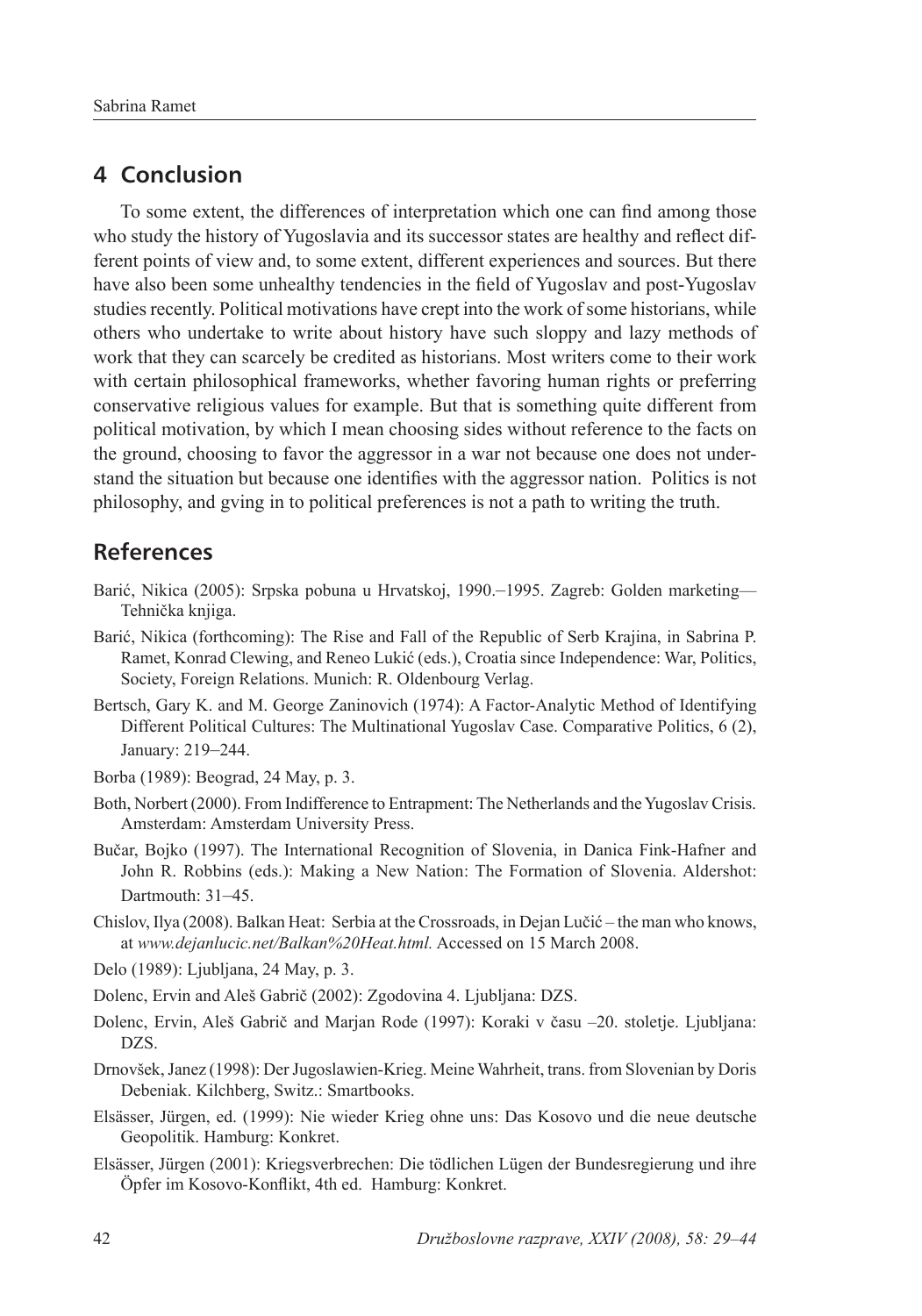- Fine, John Jr. (2003): Heretical Thoughts about the Postcommunist Transition in the Once and Future Yugoslavia, in Norman M. Naimark and Holly Case (eds.), Yugoslavia and its historians: Understanding the Balkan wars of the 1990s. Stanford: Stanford University Press: 179–192.
- Gagnon, V. P. (1994–1995): Ethnic Nationalism and International Conflict: The Case of Serbia. International Security, 19 (3), Winter: 130–166.
- Gordy, Eric (2008): Destruction of the Yugoslav Federation: Policy or Confluence of Tactics?, in Lenard Cohen and Jasna Dragović-Soso (eds.), State Collapse in South-Eastern Europe: New Perspectives on Yugoslavia's Disintegration. West Lafayette: Purdue University Press: 281–299.
- Grafenauer, Niko, ed. (1991): The Case of Slovenia, A special edition of Nova revija. Ljubljana: Nova revija.
- Griesser-Pecar, Tamara (2003): Das zerissene Volk Slowenien 1941–1946. Okkupation, Kollaboration, Bürgerkrieg, Revolution. Wien, Köln: Böhlau.
- Guardian (1991): London,16 May, at *www.guardian.co.uk*. Last accessed on 12 July 2008.
- Harriman, Helga M. (1977): Slovenia under Nazi Occupation, 1941–1945. New York, Washington: Studia Slovenica.
- Hoare, Marko (forthcoming). The War of Yugoslav Succession, in Sabrina P. Ramet (ed.), Central and Southeastern Europe since 1989. Cambridge: Cambridge University Press.
- Janigro, Nicole (1993). L'Esposione delle Nazioni: Il caso Jugoslavo. Milano: Feltrinelli.
- Janša, Janez (1994): The Making of the Slovenian State 1988–1992: The Collapse of Yugoslavia, trans. by AMIDAS d.o.o., ed. by Aleksandar Zorn. Ljubljana: Založba Mladinska knjiga.
- Jović, Borisav (1995): Poslednji dani SFRJ. Izvodi iz dnevnika. Beograd: Politika.
- Jović, Dejan (2008): The Slovenian-Croatian Confederal Proposal: A Tactical Move or An Ultimate Solution?, in Lenard J. Cohen and Jasna Dragović-Soso (eds.): State Collapse in South-Eastern Europe: New Perspectives on Yugoslavia's Disintegration. West Lafayette: Purdue University Press: 249–280.
- Kadijević, Veljko (1993): Moje viđenje raspada. Vojska bez države. Beograd: Politika.
- Kasapović, Mirjana (1988): O slovenskom nacionalnom programu. Naše teme, 32 (4): 771–786.
- Klemenčič, Matjaž and Mitja Žagar (2004). The Former Yugoslavia's Diverse Peoples: A reference sourcebook. Santa Barbara: ABC-Clio.
- Komunist (1988), as summarized in Tanjug (Beograd, 17 December 1988). In Foreign Broadcast Information Service, Daily Report, Eastern Europe. 18 December, p. 53.
- Krivokapić, Boro (1988): Jugoslavija i komunisti: adresa Jovana Đorđevića. Beograd: Mladost.
- Kučan, Milan (1999). In interview with the author, Ljubljana, 6 September.
- Latas, Branko, compiler (1999): Saradnja Četnika Draže Mihailovića sa okupatorima i ustašama (1941–1945). Dokumenti. Beograd: Društvo za istinu o antifašističkoj borbi 1941–1945.
- Major, John (2000). The Autobiography, New ed. New York: HarperCollins.
- Meier, Viktor (1999): Yugoslavia: A History of Its Demise, trans. from German by Sabrina Ramet. London, New York: Routledge.
- Melčić, Dunja (forthcoming). Croatia's Discourse about the Past and Some Problems of Croatian-Bosnian Understanding, in Sabrina P. Ramet, Konrad Clewing, and Reneo Lukić (eds.), Croatia since Independence: War, Politics, Society, Foreign Relations. Munich: R. Oldenbourg Verlag.